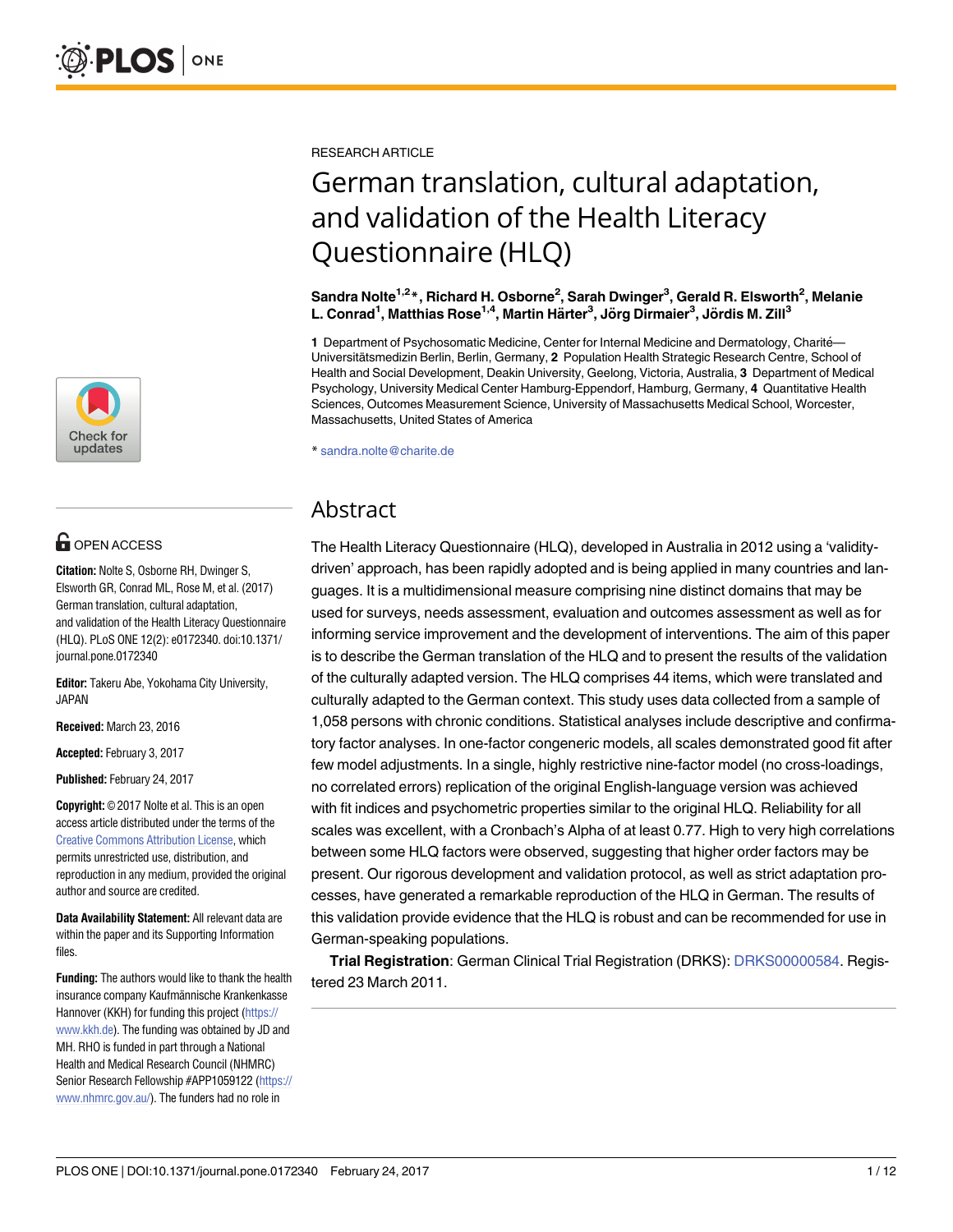study design, data collection and analysis, decision to publish, or preparation of the manuscript.

ONE

<span id="page-1-0"></span>**PLOS**I

**Competing interests:** The data used for the present study were collected as part of a larger study exploring the effectiveness of a telephonebased health coaching (TBHC) intervention, which was funded by the Kaufmännische Krankenkasse Hannover (KKH), Germany. The KKH is a health insurance company that is part of the German public statutory health insurance system. We confirm that the funder (KKH) had no role in study design, data collection and analysis, decision to publish, or preparation of the manuscript. We further confirm that our relationship with KKH will not affect our adherence to PLOS ONE policies on sharing data and materials.

#### **1. Introduction**

Health literacy describes the personal motivation and ability to access, appraise, and use health information to judge and decide upon healthcare (both preventive and health promoting measures) [\[1](#page-10-0)]. This concept has been increasingly recognised over the past decade [[2,](#page-10-0) [3\]](#page-10-0) due to growing evidence that many health inequalities and health outcomes are closely linked to individuals' health literacy levels [[4\]](#page-10-0). For example, low health literacy levels have been associated with poor adherence to medications  $[5]$ , lower use of preventive healthcare services  $[6]$  $[6]$ , increased hospitalisations [[7](#page-10-0)], and increased mortality [\[8\]](#page-10-0). While research suggests clear links between health literacy and health outcomes, a major shortcoming of these findings is that the data were frequently derived from suboptimal measurement instruments. For example, Jordan *et al*. (2011) found salient limitations regarding the general conceptualisation of health literacy coupled with weak psychometric properties of the instruments used [[9](#page-10-0)].

Due to these shortcomings, the Health Literacy Questionnaire (HLQ) was developed in Australia in 2012 [[10](#page-10-0)]. In order to ensure that the HLQ included variables that are pertinent to all stakeholders involved, particularly community members, patients and clinicians, the developers of the HLQ applied a comprehensive process across all stages of instrument development, validation, and implementation, a process they had previously introduced as 'the validity-driven approach' [\[11\]](#page-10-0). This method has already been applied successfully across several instrument development projects  $[12–14]$  $[12–14]$ . An important feature of the process is the deliberate avoidance of theory when conceptualising the target construct. Instead, a broad range of stakeholders is invited to brainstorm ideas on a defined topic in interviews and concept mapping workshops. Concept mapping workshops are a structured approach to systematically generate ideas, which are then organised into clusters, analysed, and finally grouped into a 'concept map' [\[15](#page-10-0), [16\]](#page-10-0). Concept mapping facilitates the emergence of a theoretical model that is grounded in the daily lives and practices of community members, patients, and practitioners. The statements and clusters generated during this process form the basis for the questions (items) and the latent variables (domains/scales) of the new questionnaire [[15](#page-10-0)].

For the development of the HLQ, the consultation process included two concept mapping workshops as well as interviews with patients in Australia, and two nominal group workshops with both patients and experts overseas. These exercises and several steps of item writing and testing in both a calibration ( $n = 634$ ) and a validation ( $n = 405$ ) sample eventually led to the final instrument consisting of nine distinct health literacy domains. Applying a strict confirmatory factor model (no cross-loadings, no correlated residuals) resulted in excellent psychometric properties of the final instrument [\[10\]](#page-10-0). In addition to its strong psychometric properties, the particular strengths of the HLQ lie in its practical relevance. That is, the nine HLQ domains have been developed in a way that they can be used not only in standard surveys and outcomes assessments but to also derive health literacy profiles, which in turn can facilitate intervention development, service improvement, and evaluation. Among other projects in Australia and overseas, these profiles are currently applied in the Ophelia (OPtimising HEalth LIteracy and Access) Study [\[4,](#page-10-0) [17\]](#page-10-0).

To date, there is no health literacy instrument in Germany with comparable content, application, and psychometric properties as have been described for the HLQ. While the European Health Literacy Survey is a large and important project [\[18\]](#page-11-0), including a German translation of the European Health Literacy Survey Questionnaire (HLS-EU-Q) [\[19\]](#page-11-0), it was designed to compare populations [\[18\]](#page-11-0) instead of facilitating intervention development, service improvement, and evaluation as is intended by the HLQ [\[10\]](#page-10-0). Further, while a head-to-head comparison between the two instruments is still missing, the face validity of the HLS-EU-Q suggests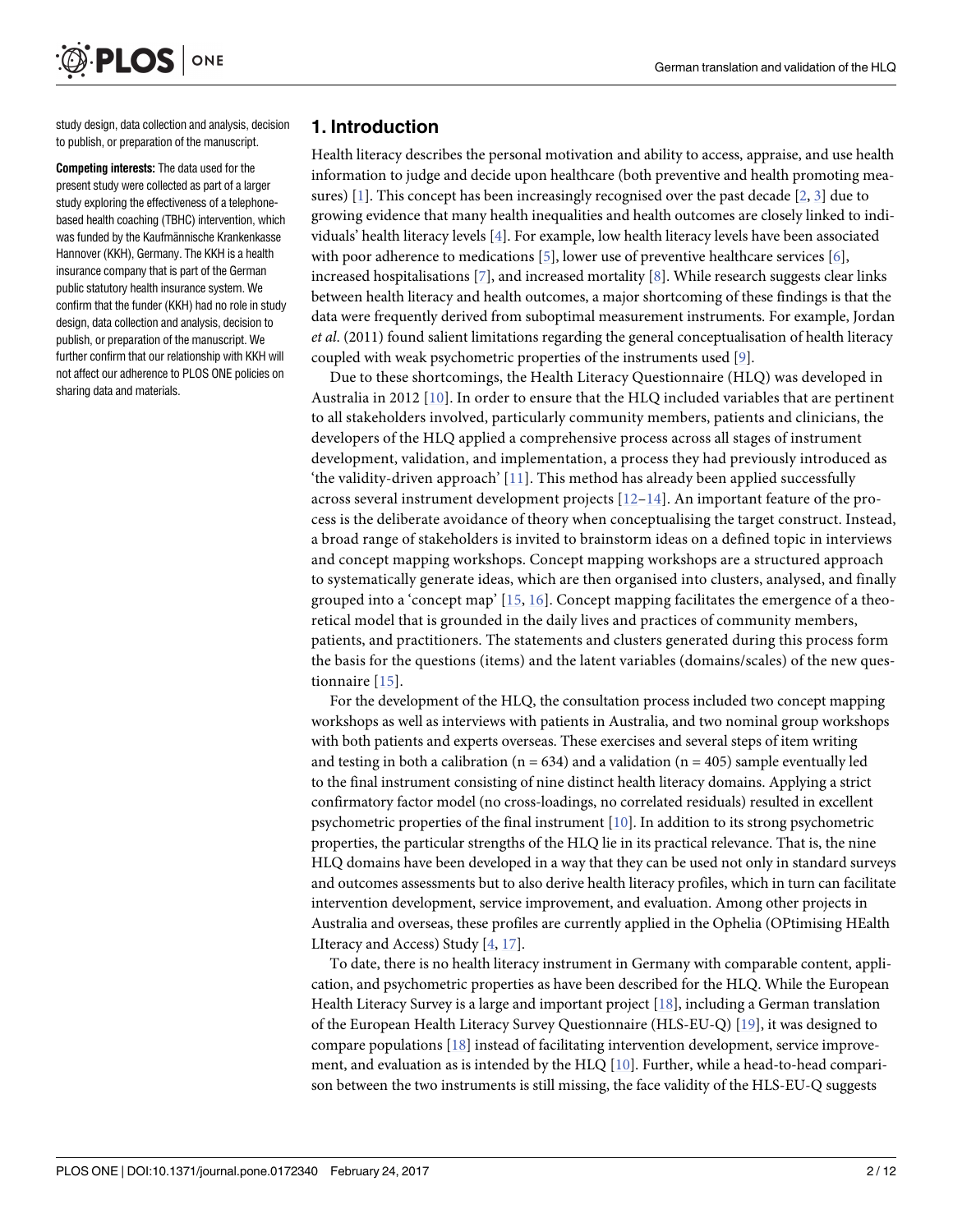<span id="page-2-0"></span>only some overlap between the two instruments. Hence, the HLQ and the HLS-EU-Q may rather complement each other, depending on the purpose of the (research) project being undertaken. Further, the Functional Communicative Critical Health Literacy (FCCHL) questionnaire from Japan was recently translated into German. Given its brevity, however, the translators critically discussed that it may be insufficient to capture the entire concept of health literacy [[20](#page-11-0)].

As a result, the HLQ was deemed an important measure of health literacy for Germanspeaking populations, and it was therefore translated and culturally adapted to the German context. The aim of this study was to investigate the psychometric properties of the German HLQ (HLQ-G).

## **2. Methods**

#### 2.1. The Health Literacy Questionnaire

The HLQ consists of 44 items forming nine domains of health literacy [\[10\]](#page-10-0). The scales are:

- '1. Feeling understood and supported by healthcare providers' (4 items),
- '2. Having sufficient information to manage my health' (4 items),
- '3. Actively managing my health' (5 items),
- '4. Social support for health' (5 items),
- '5. Appraisal of health information' (5 items),
- '6. Ability to actively engage with healthcare providers' (5 items),
- '7. Navigating the healthcare system' (6 items),
- '8. Ability to find good health information' (5 items), and
- '9. Understanding health information well enough to know what to do' (5 items).

The first five scales are scored on a 4-point Likert-type response scale (*Strongly disagree*, *Disagree*, *Agree*, *Strongly agree*), later referred to as 'Part I items'. The latter four scales are scored on a 5-point response scale where respondents rate the items by level of difficulty in undertaking a task (ranging from *Cannot do* to *Very easy*), later referred to as 'Part II items'.

#### 2.2. Translation and cultural adaptation

The translation and cultural adaptation of the HLQ followed a standardised protocol provided by the authors of the original instrument  $[21]$ . This included: a forward translation by a professional, registered translator as mandated in the protocol (German-English bilingual, native German speaker) who followed an item intent guide; critical review by the German research team (SN, JMZ); and a blinded independent back translation (German-English bilingual, native English speaker; MLC). Apart from the translation, items were reviewed for cultural appropriateness and measurement equivalence (i.e., each concept in the German version was as 'strong' as the original English version). The meaning of every nuance in the final translation was verified with one of the original authors (RHO) against all previous language versions through written reports and a consensus conference.

#### 2.3. Setting

Data for the validation of the HLQ-G were collected as part of a large-scale randomised controlled trial (RCT) that was aimed at assessing the effectiveness of a telephone-based health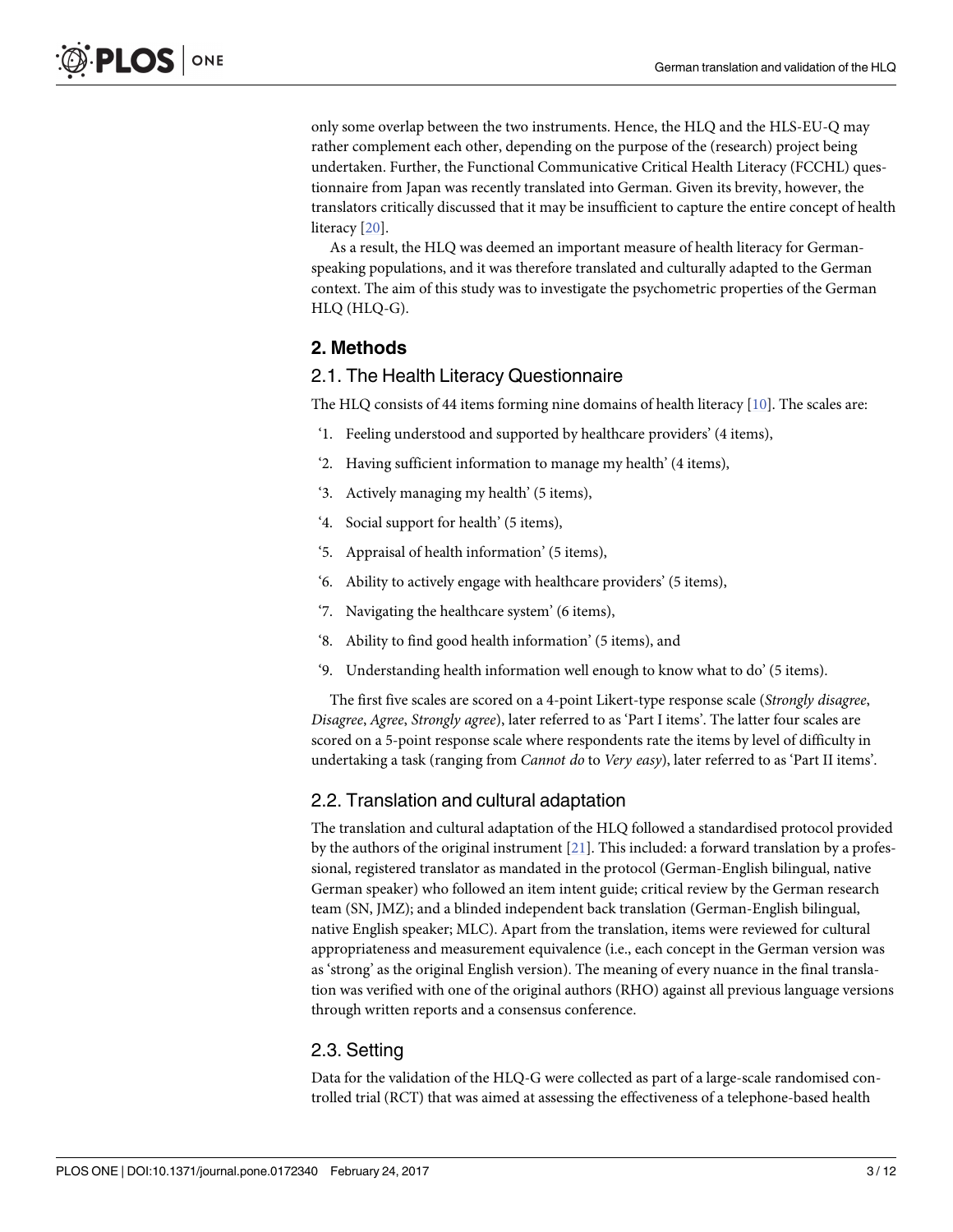<span id="page-3-0"></span>coaching (TBHC) intervention. Inclusion criteria for the RCT were: insuree of the KKH (Kaufmännische Krankenkasse Hannover), a large German health insurance company, age ( $\geq$ 18 years), sufficient German language skills, ability to participate in telephone coaching, and presence of at least one chronic condition at the time of study entry. Included diagnoses were: diabetes, coronary artery disease, asthma, hypertension, heart failure, chronic obstructive pulmonary disease, chronic depression or schizophrenia. The RCT was carried out by the University Medical Center Hamburg-Eppendorf, Germany, over a period of four years, with data collected at baseline  $(T_0)$ , 12  $(T_1)$ , 24  $(T_2)$ , and 36  $(T_3)$  months. Further details on the RCT are described elsewhere [\[22](#page-11-0)].

Study participants were grouped into intervention group, controls, and people who had declined to participate. As the RCT had already begun at the time of the HLQ translation, the HLQ-G could only be included at  $T_3$ . Given that the intervention group had already been exposed to the TBHC at that point, variation in these data was deemed too low to be suitable for a validation sample, which was supported by preliminary analyses of these data. Consequently, we decided to exclude intervention group subjects from the validation.  $T_3$  sample sizes were  $n = 580$  (controls) and  $n = 494$  (declined participation) leading to a sample size of  $n = 1.074$ .

Ethics approval was obtained from the Ethics Committee of the State Chamber of Physicians in Hamburg (Germany). All participants gave written informed content.

## 2.4. Missing data and data analyses

For data preparation, cases that had missed more than half of the HLQ-G items were excluded, leading to the elimination of 16 cases. Of the remaining cases, each HLQ-G item was missed by any average of 2.6% of the respondents. Item 8\_1, *Find information about health problems* had the largest amount of missing data (5.5%). Since no missing data patterns were apparent, data were deemed to be missing completely at random (MCAR) [\[23\]](#page-11-0). Missing data were replaced by the expectation-maximisation (EM) algorithm [[24](#page-11-0)], which was carried out in LIS-REL's data pre-processor program PRELIS [\[25\]](#page-11-0). The final sample size available for the current analyses was  $n = 1,058$ . The dataset is available in supporting information S1 [File](#page-9-0) S1 HLQ-G\_data.sav.

As the purpose of this study was the validation of the German translation of the HLQ, our analyses were confirmatory by nature. First, we tested for internal consistency of each HLQ scale by calculating Cronbach's Alpha  $(\alpha)$ . Second, confirmatory factor analyses (CFA) were carried out using polychoric correlations and the asymptotic covariance matrix as input matrices to accommodate the ordinal scaling of the items. For this, we first fitted nine one-factor congeneric models to more closely explore items that were conceptualised as belonging to the same HLQ factor. Potential weak loadings and/or correlated residuals were noted for the next step. In this next step, the full nine-factor model was fitted to the data defined as a strict CFA, i.e. neither cross-loadings nor correlated errors were allowed. Robust Maximum Likelihood was used for parameter estimation.

To evaluate model fit, we applied the fit indices Root Mean Square Error of Approximation (RMSEA), Non-Normed Fit Index (NNFI)/Tucker Lewis Index (TLI), Comparative Fit Index (CFI), and the Standardised Root Mean Residual (SRMR). For the RMSEA, a value of  $\leq 0.05$ was interpreted as close fit, while values of  $\leq$  0.08 were interpreted as acceptable fit [[26](#page-11-0)]. For both NNFI/TLI and CFI a cut-off value of  $\geq$ 0.95 was applied, while for the SRMR a value of  $\leq$ 0.08 was deemed appropriate [\[27,](#page-11-0) [28\]](#page-11-0).

Statistical analyses were carried out using IBM SPSS Statistics version 22 (for the characterisation of the sample and Cronbach's Alpha) and LISREL version 8.72 (for CFA).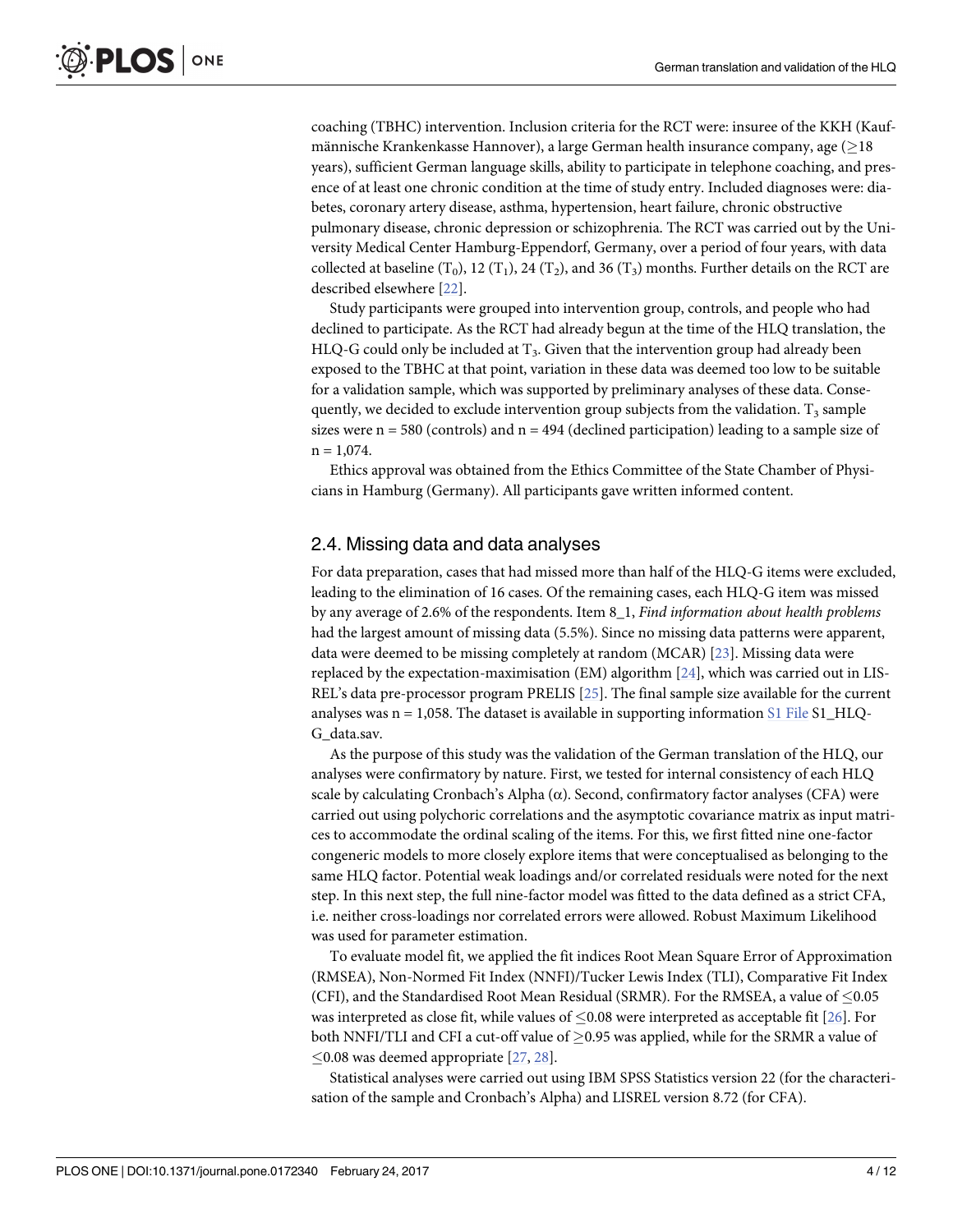## <span id="page-4-0"></span>**3. Results**

## 3.1. Results of the translation and cultural adaptation

After receiving the forward translation from the professional translator, the German research team accepted the recommended translation of only three (of 23) Part I items, while the remaining translations of the Part I items and all translations of the 21 Part II items were challenged. Of these, 11 Part I items and 17 Part II items were simplified to better match lower literacy levels. Efforts were made to balance overall item similarity to the original wording, while ensuring equivalent item intent and cultural appropriateness for the German context. Of the remaining items (nine Part I items; four Part II items), only minor adjustments were undertaken to achieve satisfactory wording. For example, the term for 'health professional' in German (i.e., 'Fachkräfte im Gesundheitswesen') is not as common in German as the term is used in English, and the team also perceived the term as potentially confusing for future users of the HLQ-G. Therefore, the term 'doctors and therapists' (i.e., 'Arzte und Therapeuten') was adopted from the translation of the Health Education Impact Questionnaire (heiQ) [[29](#page-11-0)].

The working translation was discussed with the original professional forward translator until a solution was found that was agreeable amongst the entire translator team. After back translation of the final translation, an 8-hour consensus teleconference was carried out with the Australian lead (RHO) and the German research team involved in either forward or back translation (SN, MLC, JMZ).

## 3.2. Demographic characteristics of the sample

As shown in [Table](#page-5-0) 1, no significant differences were observed between the TBHC control group and those who had declined TBHC participation. Slightly more women than men participated in the study (56.5% women, 43.5% men); age ranged between 22 and 87 years with a mean age of 71.1 (SD 8.0) years. The majority of participants were between 70 to 74 and 75 to 79 years of age, 28.7% and 31.0% respectively. Almost three quarters (72.7%) of respondents were living with a partner. Just under half of the sample had nine years or less of schooling, while 7.9% had a university degree (data not shown). The vast majority of respondents were retired (76.7%). The breakdown of net monthly household income was as follows: up to  $\in$ 1,000 (18.2%),  $\in$ 1,001 and  $\in$ 1,500 (25.2%),  $\in$ 1,501 and  $\in$ 2,000 (23.7%),  $\in$ 2,001 and  $\in$ 2,500 (18.3%), €2,501 or more (14.5%).

## 3.3. Internal consistency of the nine HLQ factors

Internal consistency of all HLQ scales was high, with a Cronbach's Alpha of at least 0.77. In detail, these were:  $\alpha$  = 0.86 for '1. Feeling understood and supported by healthcare providers',  $\alpha$  = 0.81 for '2. Having sufficient information to manage my health',  $\alpha$  = 0.78 for '3. Actively managing my health',  $\alpha$  = 0.79 for '4. Social support for health',  $\alpha$  = 0.77 for '5. Appraisal of health information',  $\alpha$  = 0.91 for '6. Ability to actively engage with healthcare providers',  $\alpha$  = 0.87 for '7. Navigating the healthcare system',  $\alpha$  = 0.88 for '8. Ability to find good health information', and  $\alpha$  = 0.84 for '9. Understanding health information well enough to know what to do'.

## 3.4. Confirmatory factor analysis

To investigate whether the previously established factor structure was tenable for the HLQ- G, nine one-factor models were fitted to the data first. The fit statistics of the one-factor congeneric models suggested largely better fit than those of the English-language HLQ [[10\]](#page-10-0). In detail, seven factors did not need any further model adjustment as sufficiently satisfactory, while two factors required one adjustment each (correlated error) to obtain satisfactory model fit.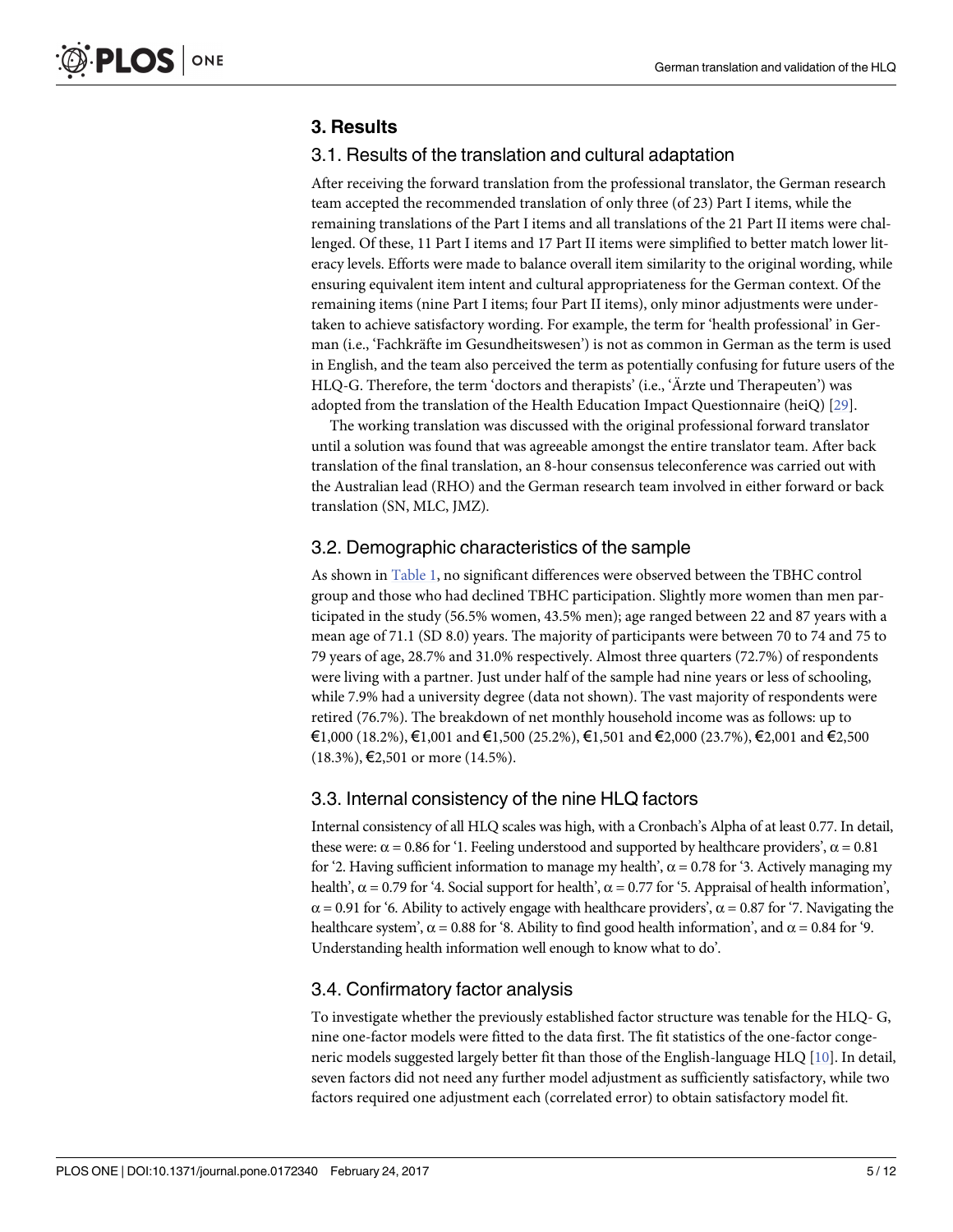<span id="page-5-0"></span>

**Total Control Declined sample group participation n = 1,058 n = 570 n = 488 n (%) n (%) n (%)** Gender Male 453 | (43.5) 242 | (42.9) 211 | (44.1) Female 589 (56.5) 322 (57.1) 267 (55.9) Age in years

| Age in years             |     |           |     |           |     |           |
|--------------------------|-----|-----------|-----|-----------|-----|-----------|
| Mean (SD)                |     | 71.1(8.0) |     | 71.3(7.9) |     | 71.0(8.2) |
| Range                    |     | $22 - 87$ |     | $35 - 86$ |     | $22 - 87$ |
| Age groups               |     |           |     |           |     |           |
| up to 60 years           | 93  | (8.9)     | 50  | (8.9)     | 43  | (9.0)     |
| $60 - 64$ years          | 108 | (10.4)    | 55  | (9.8)     | 53  | (11.1)    |
| 65-69 years              | 125 | (12.0)    | 77  | (13.7)    | 48  | (10.1)    |
| $70 - 74$ years          | 299 | (28.7)    | 151 | (26.8)    | 148 | (31.0)    |
| 75-79 years              | 323 | (31.0)    | 180 | (31.9)    | 143 | (30.0)    |
| 80+ years                | 93  | (8.9)     | 51  | (9.0)     | 42  | (8.8)     |
| Relationship status      |     |           |     |           |     |           |
| Living with partner      | 688 | (72.7)    | 357 | (70.1)    | 331 | (75.6)    |
| Living alone             | 259 | (27.3)    | 152 | (29.9)    | 107 | (24.4)    |
| Years of schooling       |     |           |     |           |     |           |
| Year 9 or less           | 486 | (48.5)    | 267 | (49.0)    | 219 | (47.8)    |
| Year 10                  | 269 | (26.8)    | 141 | (25.9)    | 128 | (27.9)    |
| >10 years                | 248 | (24.7)    | 137 | (25.1)    | 111 | (24.2)    |
| <b>Employment status</b> |     |           |     |           |     |           |
| Part-/full-time          | 84  | (8.5)     | 48  | (8.9)     | 36  | (8.1)     |
| Early retirement         | 52  | (5.3)     | 33  | (6.1)     | 19  | (4.3)     |
| Retired                  | 754 | (76.7)    | 411 | (76.0)    | 343 | (77.6)    |
| Unemployed               | 38  | (3.9)     | 19  | (3.5)     | 19  | (4.3)     |
| Other                    | 55  | (5.6)     | 30  | (5.5)     | 25  | (5.7)     |
| Net income               |     |           |     |           |     |           |
| Up to €1,000             | 170 | (18.2)    | 96  | (18.7)    | 74  | (17.6)    |
| €1,001 to €1,500         | 236 | (25.2)    | 116 | (22.6)    | 120 | (28.5)    |
| €1,501 to €2,000         | 222 | (23.7)    | 122 | (23.7)    | 100 | (23.8)    |
| €2,001 to €2,500         | 171 | (18.3)    | 101 | (19.6)    | 70  | (16.6)    |
| €2,501 or more           | 136 | (14.5)    | 79  | (15.4)    | 57  | (13.5)    |

[Table](#page-4-0) 1. Sociodemographic characteristics of the sample; total sample and comparison of control group (n = 570) versus those who declined par**ticipation (n = 488).**

Note: No significant differences were found between the control group and those who declined participation (chi-square tests; for age in years: t-test statistic for independent samples; p<0.05).

doi:10.1371/journal.pone.0172340.t001

In a second step, the full nine-factor model was fitted to the data. Applying a strict confirmatory factor model, i.e. not allowing for cross-loadings or correlated errors, the factor structure of the original HLQ was fully replicated with fit indices similar to the original English-language version. The fit indices of the full factor model of the HLQ-G were:  $\chi^2_{SB}(866) = 2948.1$ , p*<*0.000; RMSEA = 0.048 (90% CI, 0.046;0.050); NNFI = 0.99; CFI = 0.99; SRMR = 0.075.

As shown in [Table](#page-6-0) 2, factor loadings of the HLQ-G items in each of the nine scales were satisfactory to high, ranging between 0.61 and 0.94, with 38 out of the 44 HLQ items showing a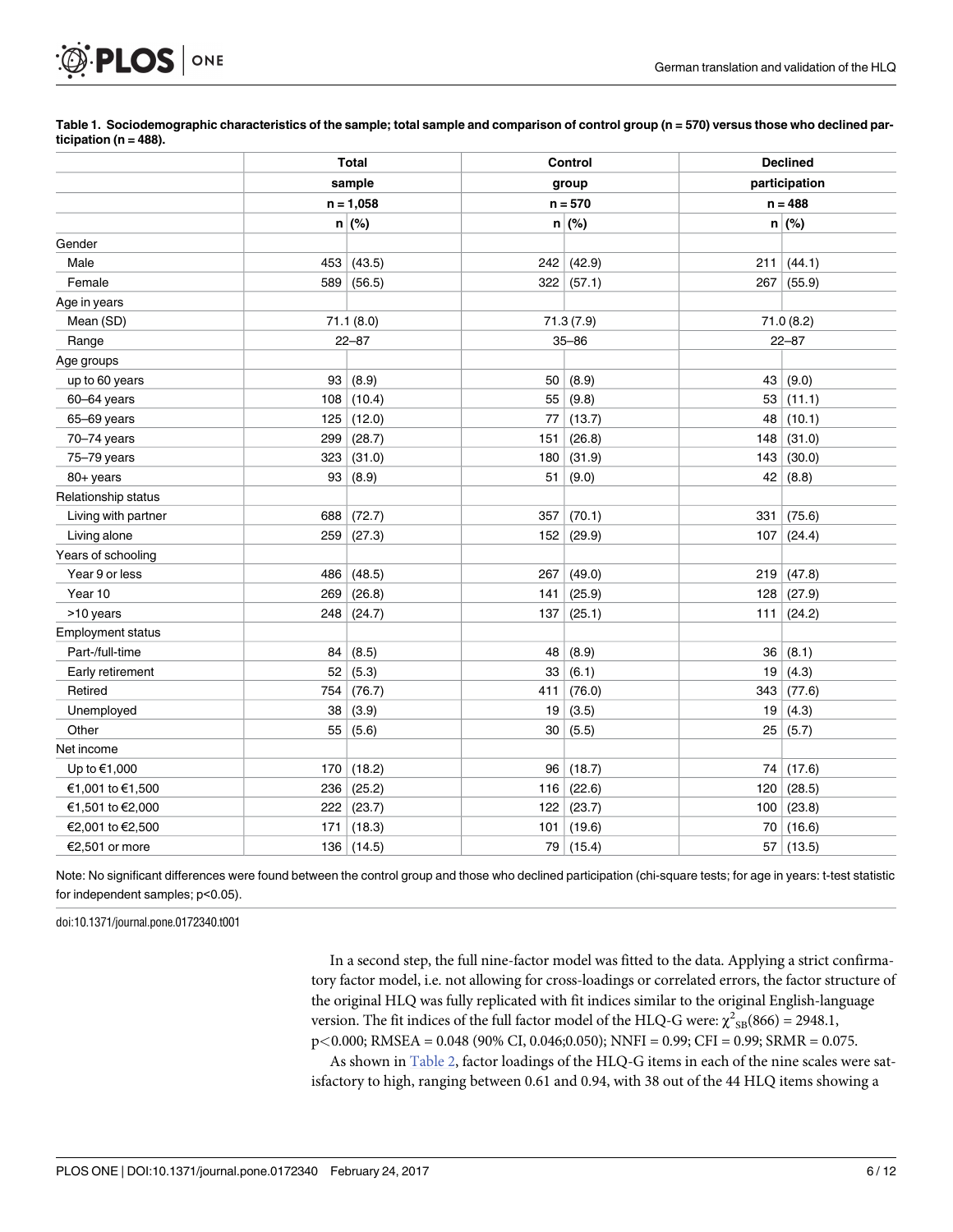<span id="page-6-0"></span>

| Scale / item                                                                   |     |              | Part I scales |     | Part II scales |     |                |     |   |
|--------------------------------------------------------------------------------|-----|--------------|---------------|-----|----------------|-----|----------------|-----|---|
|                                                                                | 1   | $\mathbf{2}$ | 3             | 4   | 5              | 6   | $\overline{7}$ | 8   | 9 |
| $1_1$                                                                          | .87 |              |               |     |                |     |                |     |   |
| $1_2$                                                                          | .94 |              |               |     |                |     |                |     |   |
| $1_{-}3$                                                                       | .74 |              |               |     |                |     |                |     |   |
| $1_{-}4$                                                                       | .92 |              |               |     |                |     |                |     |   |
| '1. Feeling understood and supported by healthcare providers': $\alpha = 0.86$ |     |              |               |     |                |     |                |     |   |
| $2 - 1$                                                                        |     | .71          |               |     |                |     |                |     |   |
| $2_{2}$                                                                        |     | .85          |               |     |                |     |                |     |   |
| $2_{-}3$                                                                       |     | .88          |               |     |                |     |                |     |   |
| $2_{-}4$                                                                       |     | .87          |               |     |                |     |                |     |   |
| '2. Having sufficient information to manage my health': $\alpha = 0.81$        |     |              |               |     |                |     |                |     |   |
| $3-1$                                                                          |     |              | .66           |     |                |     |                |     |   |
| $3_2$                                                                          |     |              | $.76\,$       |     |                |     |                |     |   |
| $3_3$                                                                          |     |              | .80           |     |                |     |                |     |   |
| $3_4$                                                                          |     |              | .74           |     |                |     |                |     |   |
| $3_5$                                                                          |     |              | .72           |     |                |     |                |     |   |
| '3. Actively managing my health': $\alpha = 0.78$                              |     |              |               |     |                |     |                |     |   |
| $4-1$                                                                          |     |              |               | .70 |                |     |                |     |   |
| $4-2$                                                                          |     |              |               | .61 |                |     |                |     |   |
| $4-3$                                                                          |     |              |               | .85 |                |     |                |     |   |
| $4_{-}4$                                                                       |     |              |               | .67 |                |     |                |     |   |
| $4\_5$                                                                         |     |              |               | .86 |                |     |                |     |   |
| '4. Social support for health': $\alpha = 0.79$                                |     |              |               |     |                |     |                |     |   |
| $5 - 1$                                                                        |     |              |               |     | .71            |     |                |     |   |
| $5_{2}$                                                                        |     |              |               |     | .70            |     |                |     |   |
| $5-3$                                                                          |     |              |               |     | .80            |     |                |     |   |
| $5-4$                                                                          |     |              |               |     | .63            |     |                |     |   |
| $5 - 5$                                                                        |     |              |               |     | .64            |     |                |     |   |
| '5. Appraisal of health information': $\alpha = 0.77$                          |     |              |               |     |                |     |                |     |   |
| $6 - 1$                                                                        |     |              |               |     |                | .83 |                |     |   |
| 62                                                                             |     |              |               |     |                | .89 |                |     |   |
| $6 - 3$                                                                        |     |              |               |     |                | .89 |                |     |   |
| $6_{-}4$                                                                       |     |              |               |     |                | .86 |                |     |   |
| $6\_5$                                                                         |     |              |               |     |                | .88 |                |     |   |
| '6. Ability to actively engage with healthcare providers': $\alpha = 0.91$     |     |              |               |     |                |     |                |     |   |
| $7_{-1}$                                                                       |     |              |               |     |                |     | .74            |     |   |
| $7_2$                                                                          |     |              |               |     |                |     | .84            |     |   |
| $7_3$                                                                          |     |              |               |     |                |     | .82            |     |   |
| $7_4$                                                                          |     |              |               |     |                |     | .81            |     |   |
| $7\_5$                                                                         |     |              |               |     |                |     | .73            |     |   |
| $7_{-6}$                                                                       |     |              |               |     |                |     | .76            |     |   |
| '7. Navigating the healthcare system': $\alpha = 0.87$                         |     |              |               |     |                |     |                |     |   |
| $8-1$                                                                          |     |              |               |     |                |     |                | .82 |   |
| $8_2$                                                                          |     |              |               |     |                |     |                | .86 |   |
| $8_3$                                                                          |     |              |               |     |                |     |                | .84 |   |
| $8_4$                                                                          |     |              |               |     |                |     |                | .83 |   |
|                                                                                |     |              |               |     |                |     |                |     |   |

#### [Table](#page-5-0) 2. Factor loadings of the nine-factor model of the Health Literacy Questionnaire in German (HLQ-G); Cronbach's Alpha (a) by individual **HLQ scale.**

(Continued)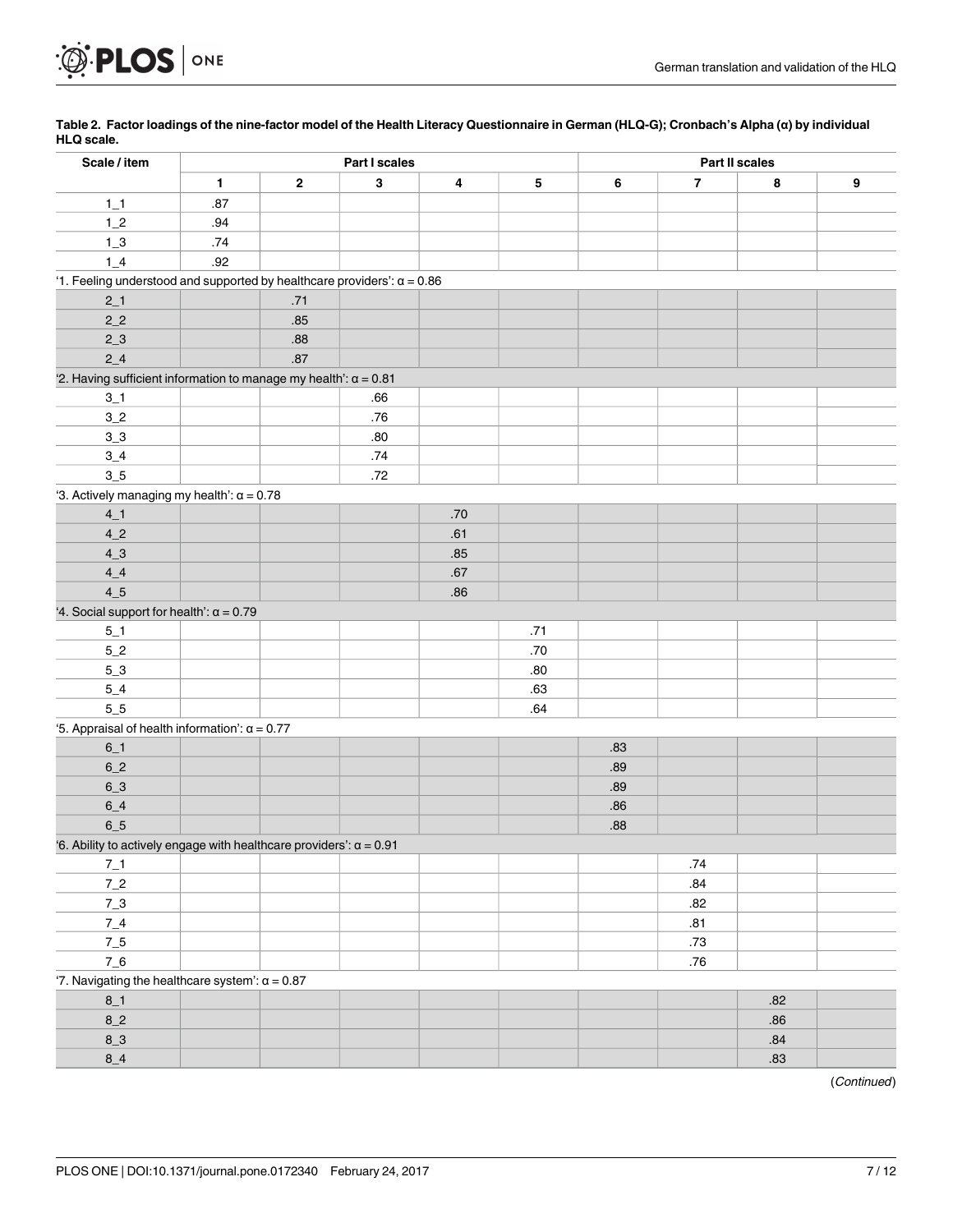## **Table 2.** (Continued)

ONE

| Scale / item                                                                          |   | Part I scales | Part II scales |   |   |  |     |     |
|---------------------------------------------------------------------------------------|---|---------------|----------------|---|---|--|-----|-----|
|                                                                                       | 2 | з             | 4              | 5 | 6 |  | 8   |     |
| $8-5$                                                                                 |   |               |                |   |   |  | .78 |     |
| '8. Ability to find good health information': $\alpha$ = 0.88                         |   |               |                |   |   |  |     |     |
| $9-1$                                                                                 |   |               |                |   |   |  |     | .80 |
| 92                                                                                    |   |               |                |   |   |  |     | .69 |
| $9-3$                                                                                 |   |               |                |   |   |  |     | .87 |
| $9-4$                                                                                 |   |               |                |   |   |  |     | .72 |
| $9-5$                                                                                 |   |               |                |   |   |  |     | .80 |
| '9. Understanding health information well enough to know what to do': $\alpha = 0.84$ |   |               |                |   |   |  |     |     |

Fit indices of the replication of the full 9-factor HLQ model in German (HLQ-G):  $\chi^2_{\rm SB}$ (866) = 2948.1, p<0.000; RMSEA = 0.048; NNFI = 0.99; CFI = 0.99; SRMR = 0.075.

doi:10.1371/journal.pone.0172340.t002

factor loading of  $\geq$  0.70. About 75% of the factor loadings were remarkably similar to the original HLQ (deviations of  $\leq$ 0.10), with most English items showing marginally higher loadings. The largest deviations, where respective factor loading of either the German- or the Englishlanguage version was *<*0.70, were seen in item 3\_1 (*I spend quite a lot of time actively managing my health*, German loading: 0.66; loading of the original HLQ: 0.79), item 4\_2 (*When I feel ill*, *the people around me really understand what I am going through*, German: 0.61; original: 0.83), item 7\_2 (*Get to see the healthcare providers I need to*, German: 0.84; original: 0.61), and item 9\_2 (*Accurately follow the instructions from healthcare providers*, German: 0.69; original: 0.82).

#### 3.5. Factor correlations

As shown in Table 3, inter-factor correlations between the nine HLQ factors ranged from 0.34 to 0.96. While all Part I scales showed small- to medium-size correlations, some very large inter-factor correlations were found between Part II scales. Three correlations were around 0.9: HLQ scales '6. Ability to actively engage with healthcare providers' and '7. Navigating the healthcare system' (correlation: 0.96), HLQ scales 7. and '8. Ability to find good health information' (correlation: 0.90), and HLQ scales 8. and '9. Understanding health information well enough to know what to do' (correlation: 0.92).

**Table 3. Factor correlations of the nine factors of the HLQ-G.**

| Scale |      |                | Part II scales |      |      |      |      |      |
|-------|------|----------------|----------------|------|------|------|------|------|
|       |      | $\overline{2}$ | 3              | 4    | 5    | 6    |      | 8    |
| 2     | .640 |                |                |      |      |      |      |      |
| 3     | .474 | .696           |                |      |      |      |      |      |
| 4     | .614 | .586           | .532           |      |      |      |      |      |
| 5     | .347 | .579           | .756           | .408 |      |      |      |      |
| 6     | .685 | .669           | .423           | .517 | .343 |      |      |      |
|       | .618 | .711           | .459           | .466 | .343 | .957 |      |      |
| 8     | .473 | .740           | .463           | .385 | .512 | .829 | .897 |      |
| 9     | .440 | .633           | .417           | .344 | .374 | .827 | .880 | .917 |

For the names of the HLQ scales, see [Table](#page-6-0) 2.

doi:10.1371/journal.pone.0172340.t003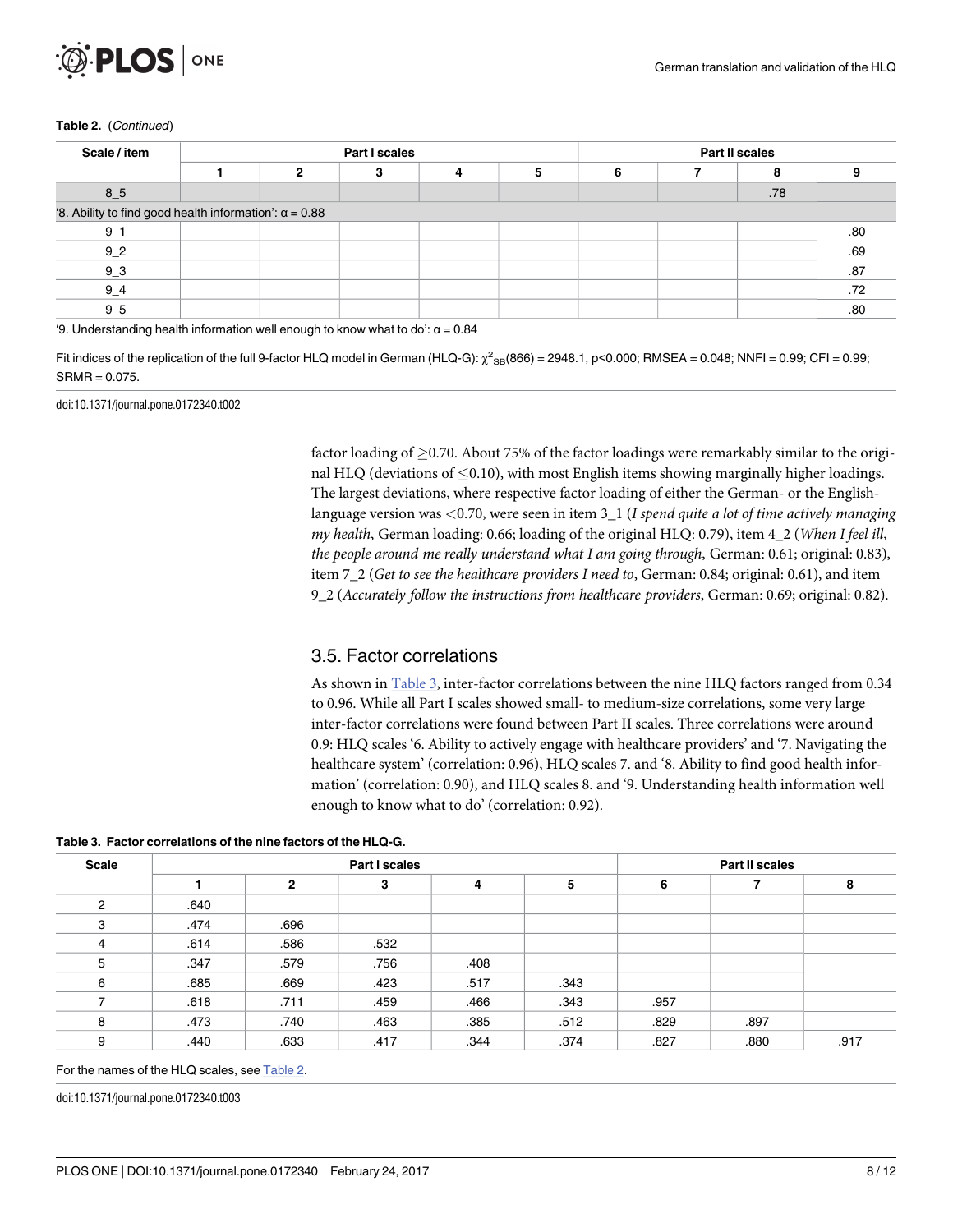## <span id="page-8-0"></span>**4. Discussion**

This study undertook rigorous processes to translate and culturally adapt the Health Literacy Questionnaire to the German context, and to validate the translated version. The data indicate excellent reproduction of the original English-language HLQ items in a different language, culture, and healthcare setting. The HLQ-G has satisfactory psychometric properties, suggesting that this instrument measures nine distinct domains of health literacy [\[10\]](#page-10-0). All scales also demonstrated excellent reliability. In summary, the results from this study, using data from a large RCT on TBHC [[22](#page-11-0)], suggest an almost perfect replication of the original HLQ and its hypothesised factor structure.

The vast majority of respective HLQ-G factor loadings were well within the range of the original HLQ loadings, with over 75% of the items showing deviations of 0.10 or less. Items with larger deviations in respective factor loading are difficult to interpret in the context of translations of self-report instruments. One could argue that respective latent variable has less influence on responses on items that showed a smaller loading, following Bollen's (1989) notion of the "direct structural relation" (p.197) between latent and indicator variable [[30](#page-11-0)]. As smaller loadings were more frequently observed for HLQ-G items, it can be interpreted as the respective item being less important to define its hypothesised latent variable in the Germanlanguage version. However, as we are dealing with a translation and cultural adaptation of a self-report instrument–as opposed to a revalidation of an instrument in the same language–it is also conceivable that the meaning of respective latent variable and/or the individual item is slightly different in the two cultures.

Further, the Part 1 item response scale may be perceived differently between the English and the German version. When comparing the HLQ with the heiQ  $[12, 29]$  $[12, 29]$  $[12, 29]$ , a questionnaire that some of the authors developed and translated several years ago, the 4-point response scale contained *slightly disagree* and *slightly agree* as the mid categories. As *disagree*/*agree* is comparatively strong in German as used in the present HLQ, adding *slightly* may have been more suitable for the HLQ in the German context. Before such a change could be made, however, this question would need to be tested thoroughly. A change in response format compared to the original English-language HLQ would not only severely compromise the comparability between English and German HLQ data but it would affect the many translations of the HLQ that are currently underway, such as Danish, Dutch, and Norwegian. It remains to be shown whether this observation is also an issue in other translation efforts.

Our study has some limitations. First, we used a convenience sample from a large RCT on TBHC recruited from a health insurance company. The sample not only included insurees of that particular company, but also respondents with at least one chronic condition. Further, mean age was high (71 years), the level of education was relatively low (48.5% reported  $\leq$ 9 years of schooling), and 76.7% indicated being retired; hence, the sample recruited for the coaching intervention was not representative of the German general population. The HLQ is aimed to be implemented across populations, for example, as a screening instrument. Consequently, further work needs to be done in a wider range of respondents, such as the calibration sample of the original HLQ in Australia consisting of a wide range of respondents from community health, hospital, and home care settings [\[10\]](#page-10-0). However, given that the German sample was older with rather low educational background is reassuring at the same time. That is, given the particular context of our study, i.e. health literacy, this first validation of the HLQ-G was undertaken in a sample that may be expected to have more problems with this type of questionnaire. Therefore, we feel the sample does not weaken the study but it may indeed strengthen it. That is, it is expected that it should be possible to replicate our findings in alternative samples that are more representative of the German general population, i.e. samples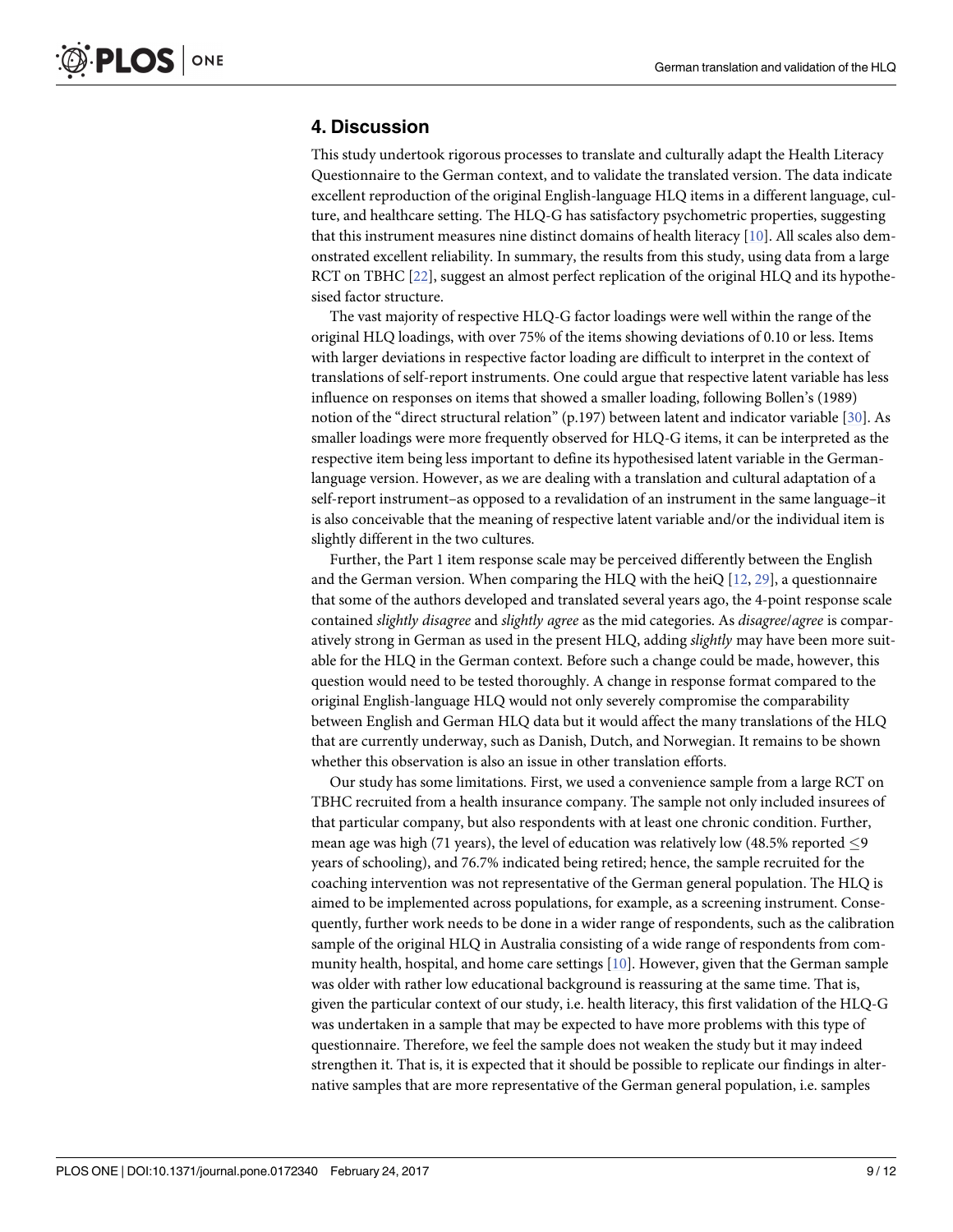<span id="page-9-0"></span>that would be younger with a higher educational status. In summary, these first results show promising psychometric properties of the translated version of the HLQ, which was based on a large sample ensuring robustness of the statistical outputs. However, it remains that these results should be confirmed in the general population as well as in different disease groups.

Second, our experience suggests that use of a professional translator may not be necessary, indeed even potentially counterproductive. Registered translators often focus on generating a linguistically accurate translation, rather than ensuring readability by people who may have a limited vocabulary or ensuring that the actual meaning of each item is conveyed. This appeared to be the case in our study where careful re-consideration of the item intent by the translation team resulted in at least some adjustment to over 90% of the initial forward translations. For future translation endeavours, we suggest that it would be easier and more efficient to have the translations carried out by bilingual field workers, psychometricians or researchers from related fields with experience in instrument translations.

Third, the finding of high to very high inter-factor correlations of Part II factors requires further work. While neither the item content of each scale nor the statistical output suggest combining factors at this stage, alternative model specifications, for example with higher order factors or a bifactor solution, should be explored in future research. This includes Bayesian Structural Equation Modeling, which may be a more appropriate approach for these kinds of data as it allows for some 'wiggle room' for factor loadings and residual correlations [\[31\]](#page-11-0). That is, a model as strict as the one applied may impose unnecessarily narrow restrictions on the model, which may have led to an artificial inflation of the inter-factor correlations [[32](#page-11-0)].

## **5. Conclusion**

In conclusion, our results demonstrate that the HLQ was successfully translated, culturally adapted, and the original robust psychometric properties reproduced in German. Strong psychometric properties including excellent reliability and good fit statistics of the HLQ-G show that the original English-language version was well replicated. We recommend our translation of the Health Literacy Questionnaire for use in German-speaking populations to reliably assess people's health literacy levels.

#### **Supporting information**

**S1 [File.](http://www.plosone.org/article/fetchSingleRepresentation.action?uri=info:doi/10.1371/journal.pone.0172340.s001) S1\_HLQ-G\_data.sav.** (SAV)

#### **Author Contributions**

**Conceptualization:** SN RHO SD GRE MH JD JZ. **Data curation:** SD. **Formal analysis:** SN. **Funding acquisition:** MH. **Investigation:** SN SD MH JD JZ. **Methodology:** SN RHO GRE JZ. **Project administration:** JD. **Resources:** SN SD MR MH JD JZ.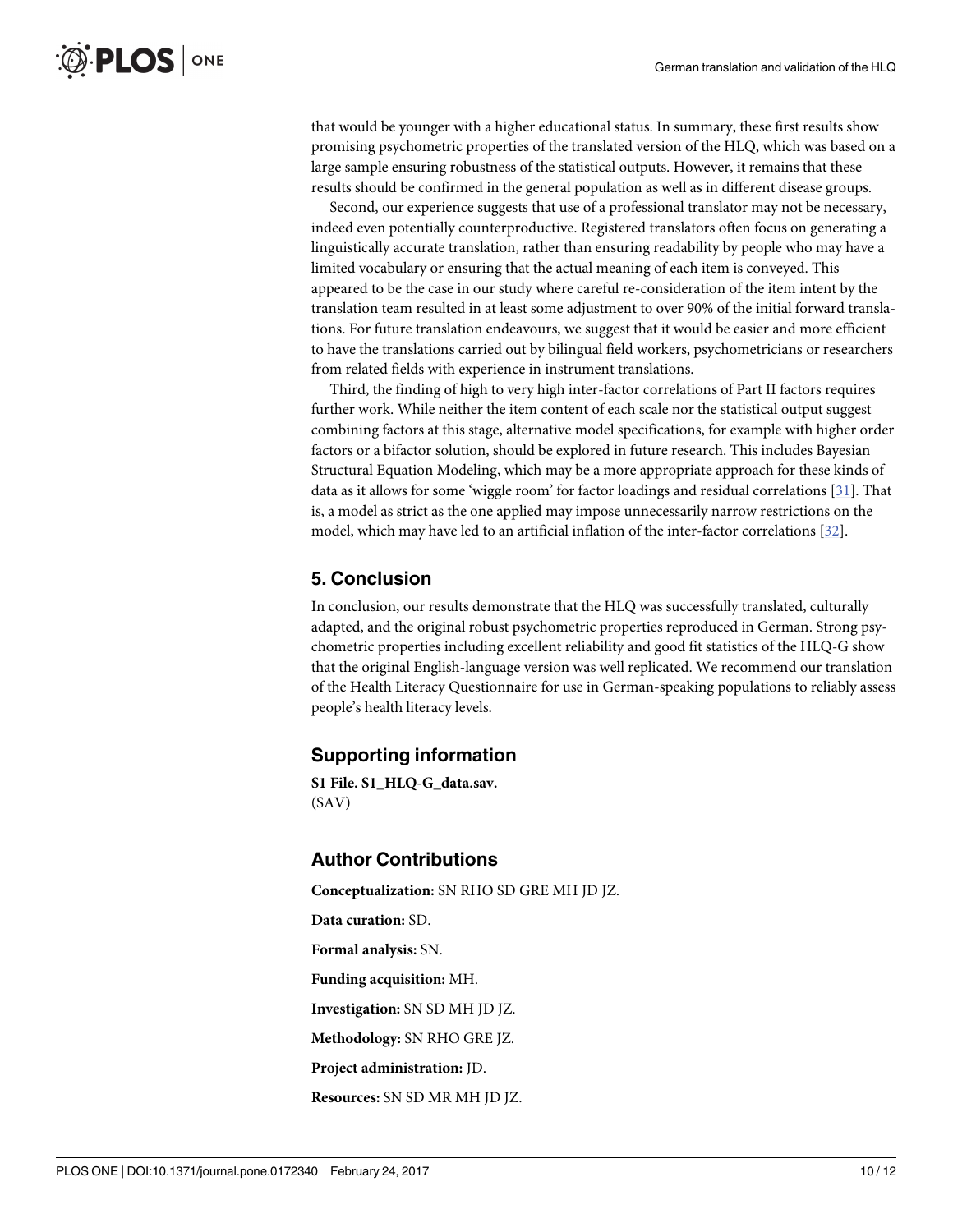<span id="page-10-0"></span>**Supervision:** MH JD.

**Validation:** SN RHO MLC MH JD.

**Writing – original draft:** SN.

**Writing – review & editing:** SN RHO SD GRE MLC MR MH JD JZ.

#### **References**

- **[1](#page-1-0).** Nutbeam D. Health Promotion Glossary. Health Promot Int. 1998; 13(4):349–64.
- **[2](#page-1-0).** Nutbeam D. The evolving concept of health literacy. Soc Sci Med. 2008; 67(12):2072–8. doi: [10.1016/j.](http://dx.doi.org/10.1016/j.socscimed.2008.09.050) [socscimed.2008.09.050](http://dx.doi.org/10.1016/j.socscimed.2008.09.050) PMID: [18952344](http://www.ncbi.nlm.nih.gov/pubmed/18952344)
- **[3](#page-1-0).** Sorensen K, Van den Broucke S, Fullam J, Doyle G, Pelikan J, Slonska Z, et al. Health literacy and public health: a systematic review and integration of definitions and models. BMC Public Health. 2012; 12:80. doi: [10.1186/1471-2458-12-80](http://dx.doi.org/10.1186/1471-2458-12-80) PMID: [22276600](http://www.ncbi.nlm.nih.gov/pubmed/22276600)
- **[4](#page-1-0).** Beauchamp A, Buchbinder R, Dodson S, Batterham RW, Elsworth GR, McPhee C, et al. Distribution of health literacy strengths and weaknesses across socio-demographic groups: a cross-sectional survey using the Health Literacy Questionnaire (HLQ). BMC Public Health. 2015; 15:678. doi: [10.1186/](http://dx.doi.org/10.1186/s12889-015-2056-z) [s12889-015-2056-z](http://dx.doi.org/10.1186/s12889-015-2056-z) PMID: [26194350](http://www.ncbi.nlm.nih.gov/pubmed/26194350)
- **[5](#page-1-0).** Berkman ND, Sheridan SL, Donahue KE, Halpern DJ, Crotty K. Low health literacy and health outcomes: an updated systematic review. Ann Intern Med. 2011; 155(2):97–107. doi: [10.7326/0003-4819-](http://dx.doi.org/10.7326/0003-4819-155-2-201107190-00005) [155-2-201107190-00005](http://dx.doi.org/10.7326/0003-4819-155-2-201107190-00005) PMID: [21768583](http://www.ncbi.nlm.nih.gov/pubmed/21768583)
- **[6](#page-1-0).** Scott TL, Gazmararian JA, Williams MV, Baker DW. Health literacy and preventive health care use among Medicare enrollees in a managed care organization. Med Care. 2002; 40(5):395–404. PMID: [11961474](http://www.ncbi.nlm.nih.gov/pubmed/11961474)
- **[7](#page-1-0).** Baker DW, Gazmararian JA, Williams MV, Scott T, Parker RM, Green D, et al. Functional health literacy and the risk of hospital admission among Medicare managed care enrollees. Am J Public Health. 2002; 92(8):1278–83. PMID: [12144984](http://www.ncbi.nlm.nih.gov/pubmed/12144984)
- **[8](#page-1-0).** Peterson PN, Shetterly SM, Clarke CL, Bekelman DB, Chan PS, Allen LA, et al. Health literacy and outcomes among patients with heart failure. JAMA. 2011; 305(16):1695–701. doi: [10.1001/jama.2011.512](http://dx.doi.org/10.1001/jama.2011.512) PMID: [21521851](http://www.ncbi.nlm.nih.gov/pubmed/21521851)
- **[9](#page-1-0).** Jordan JE, Osborne RH, Buchbinder R. Critical appraisal of health literacy indices revealed variable underlying constructs, narrow content and psychometric weaknesses. J Clin Epidemiol. 2011; 64 (4):366–79. doi: [10.1016/j.jclinepi.2010.04.005](http://dx.doi.org/10.1016/j.jclinepi.2010.04.005) PMID: [20638235](http://www.ncbi.nlm.nih.gov/pubmed/20638235)
- **[10](#page-1-0).** Osborne RH, Batterham RW, Elsworth GR, Hawkins M, Buchbinder R. The grounded psychometric development and initial validation of the Health Literacy Questionnaire (HLQ). BMC Public Health. 2013; 13:658. doi: [10.1186/1471-2458-13-658](http://dx.doi.org/10.1186/1471-2458-13-658) PMID: [23855504](http://www.ncbi.nlm.nih.gov/pubmed/23855504)
- **[11](#page-1-0).** Buchbinder R, Batterham R, Elsworth G, Dionne CE, Irvin E, Osborne RH. A validity-driven approach to the understanding of the personal and societal burden of low back pain: development of a conceptual and measurement model. Arthritis Res Ther. 2011; 13(5):R152. doi: [10.1186/ar3468](http://dx.doi.org/10.1186/ar3468) PMID: [21933393](http://www.ncbi.nlm.nih.gov/pubmed/21933393)
- **[12](#page-1-0).** Osborne RH, Elsworth GR, Whitfield K. The Health Education Impact Questionnaire (heiQ): an outcomes and evaluation measure for patient education and self-management interventions for people with chronic conditions. Patient Educ Couns. 2007; 66:192–201. doi: [10.1016/j.pec.2006.12.002](http://dx.doi.org/10.1016/j.pec.2006.12.002) PMID: [17320338](http://www.ncbi.nlm.nih.gov/pubmed/17320338)
- **13.** Busija L, Buchbinder R, Osborne RH. A grounded patient-centered approach generated the personal and societal burden of osteoarthritis model. J Clin Epidemiol. 2013; 66(9):994–1005. doi: [10.1016/j.](http://dx.doi.org/10.1016/j.jclinepi.2013.03.012) [jclinepi.2013.03.012](http://dx.doi.org/10.1016/j.jclinepi.2013.03.012) PMID: [23774110](http://www.ncbi.nlm.nih.gov/pubmed/23774110)
- **[14](#page-1-0).** Klokker L, Osborne R, Waehrens EE, Norgaard O, Bandak E, Bliddal H, et al. The concept of physical limitations in knee osteoarthritis: as viewed by patients and health professionals. Qual Life Res. 2015; 24(10):2423–32. doi: [10.1007/s11136-015-0976-9](http://dx.doi.org/10.1007/s11136-015-0976-9) PMID: [25877952](http://www.ncbi.nlm.nih.gov/pubmed/25877952)
- **[15](#page-1-0).** Trochim W. An introduction to concept mapping for planning and evaluation. Eval Program Plann. 1989; 12:1–12.
- **[16](#page-1-0).** Trochim W, Milstein B, Wood B, Jackson S, Pressler V. Setting objectives for community and systems change: an application of concept mapping for planning a statewide health improvement initiative. Health Promot Pract. 2004; 5(1):8–19. doi: [10.1177/1524839903258020](http://dx.doi.org/10.1177/1524839903258020) PMID: [14965431](http://www.ncbi.nlm.nih.gov/pubmed/14965431)
- **[17](#page-1-0).** Batterham RW, Buchbinder R, Beauchamp A, Dodson S, Elsworth GR, Osborne RH. The OPtimising HEalth LIterAcy (Ophelia) process: study protocol for using health literacy profiling and community engagement to create and implement health reform. BMC Public Health. 2014; 14:694. doi: [10.1186/](http://dx.doi.org/10.1186/1471-2458-14-694) [1471-2458-14-694](http://dx.doi.org/10.1186/1471-2458-14-694) PMID: [25002024](http://www.ncbi.nlm.nih.gov/pubmed/25002024)